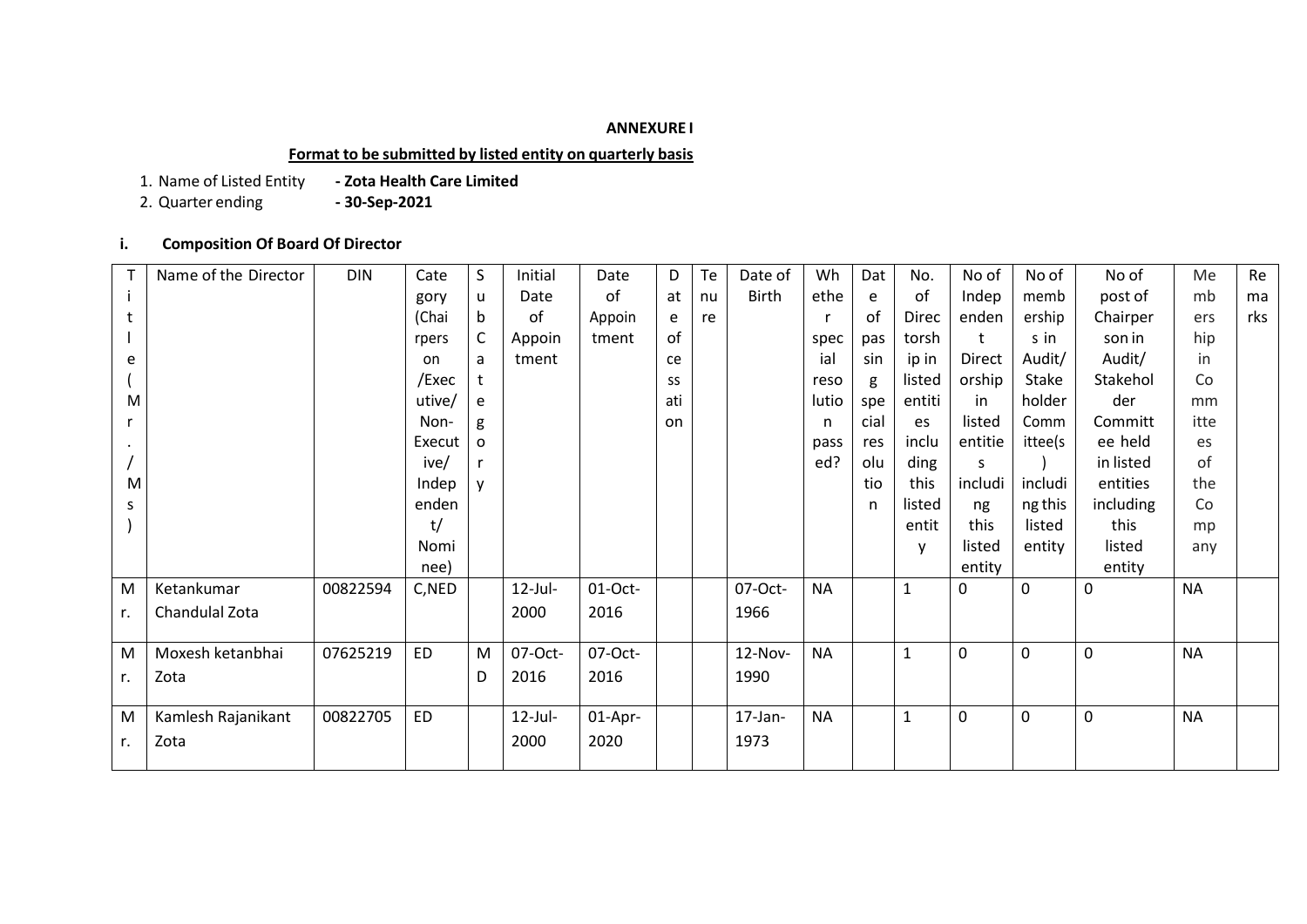| M   | Himanshu Muktilal         | 01097722 | <b>ED</b> | $12$ -Jul- | 01-Apr-    | 30-May-          | <b>NA</b> | $\mathbf{1}$ | $\mathbf 0$  | $\overline{2}$ | $\mathbf 0$    | AC, SC     |  |
|-----|---------------------------|----------|-----------|------------|------------|------------------|-----------|--------------|--------------|----------------|----------------|------------|--|
| r.  | Zota                      |          |           | 2000       | 2020       | 1974             |           |              |              |                |                |            |  |
| M   | Manukant Chandulal        | 02267804 | <b>ED</b> | $12$ -Jul- | 01-Apr-    | 17-Apr-          | <b>NA</b> | $\mathbf{1}$ | $\mathbf 0$  | $\mathbf{1}$   | $\overline{0}$ | <b>SC</b>  |  |
| r.  | Zota                      |          |           | 2000       | 2020       | 1951             |           |              |              |                |                |            |  |
| M   | Varshabahen               | 07611561 | ID        | 10-Sep-    | $10-$ Sep- | 61<br>$13$ -Jul- | <b>NA</b> | $\mathbf{1}$ | $\mathbf{1}$ | $\mathbf{1}$   | $\mathbf 0$    | AC, NR     |  |
| rs. | <b>Gaurang Mehta</b>      |          |           | 2016       | 2021       | 1966             |           |              |              |                |                | С          |  |
| M   | <b>Bhumi Maulik Doshi</b> | 08456082 | ID        | 30-May-    | $30-May-$  | 28<br>$14-Sep-$  | <b>NA</b> | $\mathbf{1}$ | $\mathbf{1}$ | $\mathbf{1}$   | $\mathbf 0$    | AC         |  |
| rs. |                           |          |           | 2019       | 2019       | 1994             |           |              |              |                |                |            |  |
| M   | Vitrag Sureshkumar        | 08457204 | ID        | $30-May-$  | $30-May-$  | 28<br>$21$ -Jan- | <b>NA</b> | $\mathbf{1}$ | $\mathbf{1}$ | $\mathbf{1}$   |                | AC         |  |
| r.  | Modi                      |          |           | 2019       | 2019       | 1990             |           |              |              |                |                |            |  |
| M   | Dhiren Prafulbhai         | 08536409 | ID        | $21-Sep-$  | $21-Sep-$  | 25<br>$20$ -Aug- | <b>NA</b> | $\mathbf{1}$ | $\mathbf{1}$ | $\mathbf 0$    | $\mathbf 0$    | <b>NRC</b> |  |
| r.  | Shah                      |          |           | 2019       | 2019       | 1972             |           |              |              |                |                |            |  |
| M   | Jayshreeben               | 08536399 | ID        | 21-Sep-    | $21-Sep-$  | 25<br>27-Oct-    | <b>NA</b> | $\mathbf{1}$ | $\mathbf{1}$ | $\mathbf{1}$   |                | SC, NR     |  |
| rs. | Nileshkumar Mehta         |          |           | 2019       | 2019       | 1971             |           |              |              |                |                | С          |  |

| Remarks<br>Company                          |     |
|---------------------------------------------|-----|
| Whether Permanent chairperson appointed     | Yes |
| Whether Chairperson is related to MD or CEO | Yes |

# **ii. Composition of Committees**

#### **a. Audit Committee**

| Sr. No.         | Name of the Director         | Category | Chairperson/Membership | Appointment Date | <b>Cessation Date</b> |
|-----------------|------------------------------|----------|------------------------|------------------|-----------------------|
| ᆠ               | Himanshu Muktilal Zota       | ED       | Member                 | 26-Jun-2014      |                       |
| $\sqrt{2}$<br>╶ | Gaurang Mehta<br>Varshabahen | ID       | Member                 | 10-Sep-2016      |                       |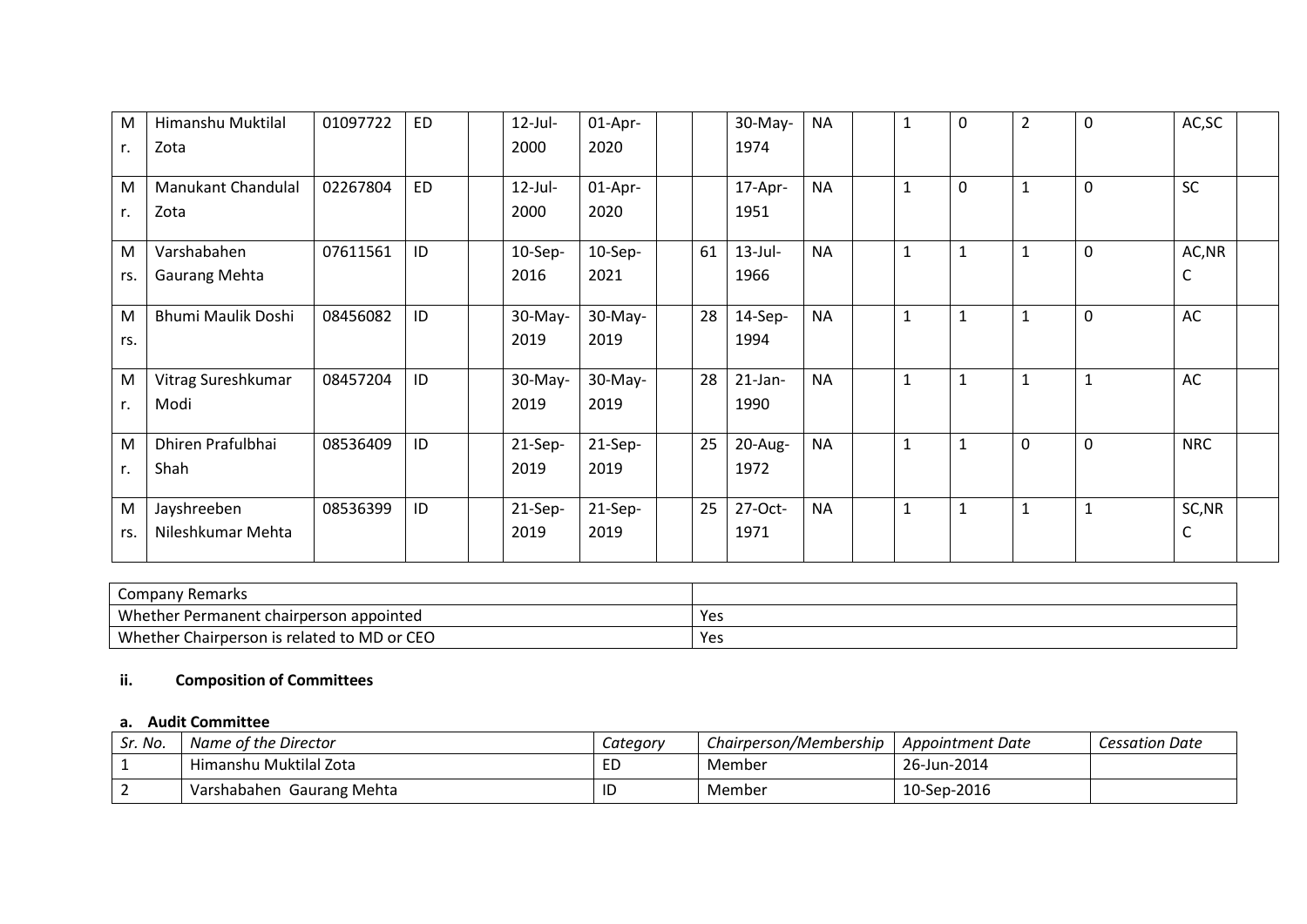| ∽ | Bhumi Maulik Doshi                  | ТD | Member                | 30-May-2019                                          |  |
|---|-------------------------------------|----|-----------------------|------------------------------------------------------|--|
|   |                                     |    |                       |                                                      |  |
|   | . .<br>. Sureshkumar Modi<br>Vitrag | ID | $\sim$<br>Chairperson | $\sim$ $\sim$ $\sim$<br>$\sim$<br>-sep<br>-2011<br>້ |  |

| -<br>' Remarks<br>Company                                        |             |
|------------------------------------------------------------------|-------------|
| Whether<br>appointed<br>r Permanent<br>. chairb<br>rson<br>rper. | ۷۵٥<br>, сэ |

## **b. Stakeholders Relationship Committee**

| Sr. No. | Name of the Director          | Category | Chairperson/Membership | Appointment Date | <b>Cessation Date</b> |
|---------|-------------------------------|----------|------------------------|------------------|-----------------------|
|         | Jayshreeben Nileshkumar Mehta | ID       | Chairperson            | 23-Sep-2019      |                       |
|         | Manukant Chandulal Zota       | ED       | Member                 | 26-Jun-2014      |                       |
|         | Himanshu Muktilal Zota        | ED       | Member                 | 26-Jun-2014      |                       |

| $\sim$<br>'emarks<br>nen.<br>ິບ                          |     |
|----------------------------------------------------------|-----|
| - Wh<br>i appointed<br>---<br>Permanent<br>rsor<br>cnair | Yes |

# **c. Risk Management Committee – Not Applicable**

| Sr. | Name of the Director | Category | Chairperson/Membership   Appointment |      | <b>Cessation Date</b> |
|-----|----------------------|----------|--------------------------------------|------|-----------------------|
| No. |                      |          |                                      | Date |                       |

| $\sim$<br>----<br>$\mathbf{r}$<br>or<br>'idi N.<br>~~ |  |
|-------------------------------------------------------|--|
| 111<br>. maner<br>"SOr<br>∼⊷<br>.nair<br>. LE U       |  |

# **d. Nomination and Remuneration Committee**

| Sr. No. | Name of the Director          | Category | Chairperson/Membership   Appointment Date |             | Cessation Date |
|---------|-------------------------------|----------|-------------------------------------------|-------------|----------------|
|         | Jayshreeben Nileshkumar Mehta | ID       | Member                                    | 23-Sep-2019 |                |
|         | Dhiren Prafulbhai Shah        | ID       | Member                                    | 23-Sep-2019 |                |
|         | Varshabahen Gaurang Mehta     | ID       | Chairperson                               | 10-Sep-2016 |                |

| Company '<br>Remarks                                                        |           |
|-----------------------------------------------------------------------------|-----------|
| Whei<br>າ appointed<br><sup>.</sup> Permanent<br>rson<br>chairpers<br>. mer | ۷۵<br>ب ب |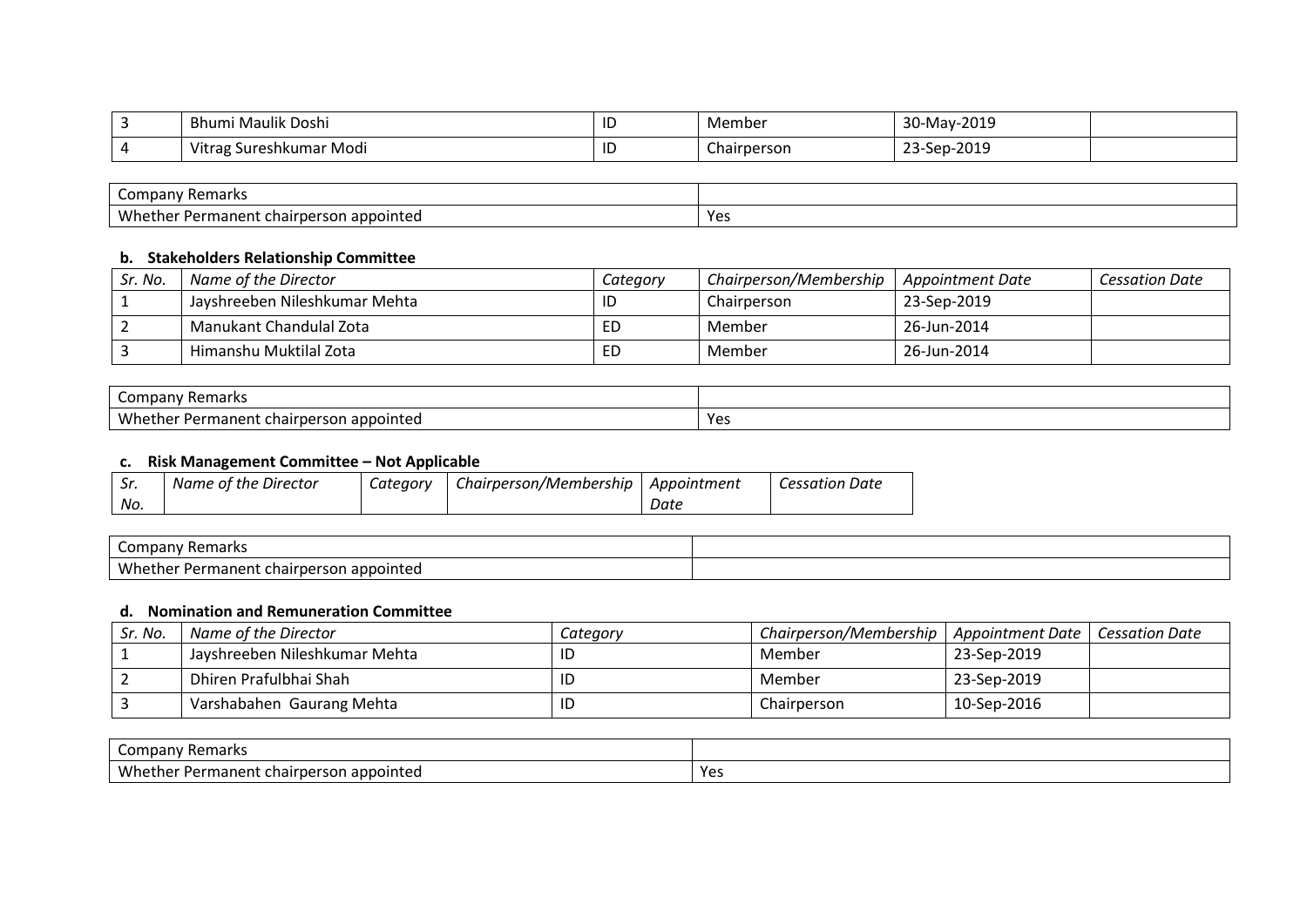# iii. **Meeting of Board of Directors**

| Date(s) of Meeting (if any) in the previous   Date(s) of Meeting (if any) in the   Whether requirement |                  |               | Number<br>of      | Number of Independent    |
|--------------------------------------------------------------------------------------------------------|------------------|---------------|-------------------|--------------------------|
| quarter                                                                                                | relevant quarter | of Quorum met | Directors present | <b>Directors present</b> |
| 25-Jun-2021                                                                                            | 30-Jul-2021      | Yes           | 10                |                          |
|                                                                                                        | 11-Aug-2021      | Yes           | 10                |                          |
|                                                                                                        | 02-Sep-2021      | Yes           | 10                |                          |
|                                                                                                        | 16-Sep-2021      | Yes           |                   |                          |
|                                                                                                        | 24-Sep-2021      | Yes           |                   |                          |

| Remarks<br>.<br>ິ                                                                                           |                          |
|-------------------------------------------------------------------------------------------------------------|--------------------------|
| • Maximum gap<br>numb<br>davs<br>ecutive<br>.<br>ır<br>two<br>$\sim$<br>conse<br>i anv<br>ັບ<br><br>$\cdot$ | $\overline{\phantom{a}}$ |

## iv. **Meeting of Committees**

| Name of the Committee     | Date(s) of meeting during of  |                                 | Date(s) of meeting of   Whether requirement | <b>Number</b><br>of | Number<br>οf      |
|---------------------------|-------------------------------|---------------------------------|---------------------------------------------|---------------------|-------------------|
|                           | the committee in the previous | the committee in the $\vert$ of | Quorum<br>met                               | <b>Directors</b>    | independent       |
|                           | quarter                       | relevant quarter                | (Yes/No)                                    | present             | directors present |
| Audit Committee           | 31-May-2021                   | 30-Jul-2021                     | Yes                                         |                     |                   |
| Audit Committee           | 25-Jun-2021                   |                                 | Yes                                         |                     |                   |
| Nomination & Remuneration | 06-Apr-2021                   |                                 | Yes                                         |                     |                   |
| Committee                 |                               |                                 |                                             |                     |                   |
| Nomination & Remuneration | 17-Jun-2021                   |                                 | Yes                                         |                     |                   |
| Committee                 |                               |                                 |                                             |                     |                   |

| Company Remarks                                                                    |  |
|------------------------------------------------------------------------------------|--|
| ' Maximum gap between any two consecutive (in number of days) [Only for Audit   34 |  |
| Committee                                                                          |  |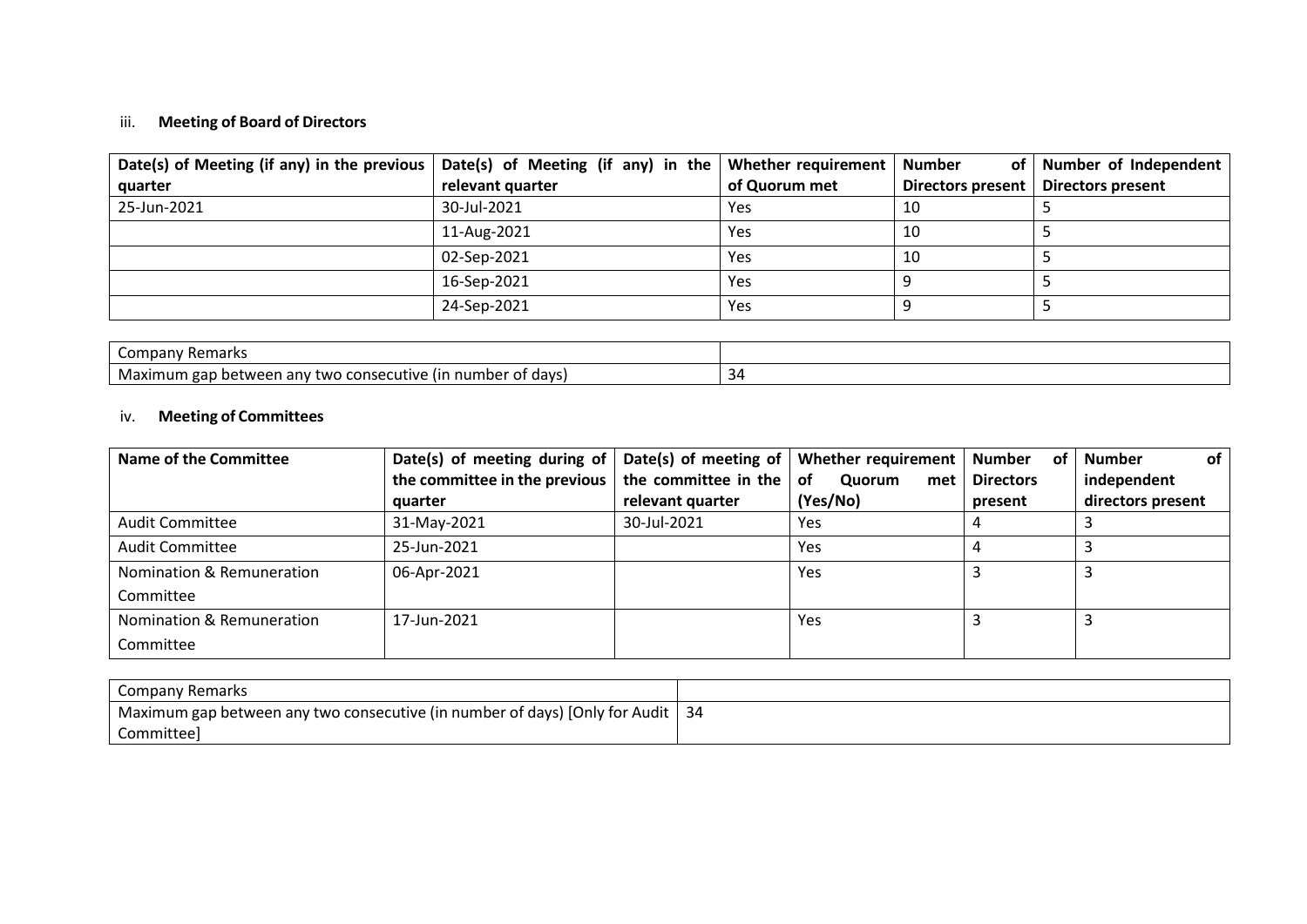# v. **Related Party Transactions**

| <b>Subject</b>                                                                               | Compliance status (Yes/No/NA) | Remark |
|----------------------------------------------------------------------------------------------|-------------------------------|--------|
| Whether prior approval of audit committee obtained                                           | Not Applicable                |        |
| Whether shareholder approval obtained for material RPT                                       | Yes                           |        |
| Whether details of RPT entered into pursuant to omnibus approval have been reviewed by Audit | Yes                           |        |
| Committee                                                                                    |                               |        |

| Disclosure of notes on     | Name of Individual/ Company/ Partnership firm with whom Company has entered into related party transactions - Mr. Moxesh                                                                                                                                                                                                                                                                                                                                                                                                                                                                                                                                                                                                                                                                          |
|----------------------------|---------------------------------------------------------------------------------------------------------------------------------------------------------------------------------------------------------------------------------------------------------------------------------------------------------------------------------------------------------------------------------------------------------------------------------------------------------------------------------------------------------------------------------------------------------------------------------------------------------------------------------------------------------------------------------------------------------------------------------------------------------------------------------------------------|
| related party transactions | Ketanbhai Zota                                                                                                                                                                                                                                                                                                                                                                                                                                                                                                                                                                                                                                                                                                                                                                                    |
| and Disclosure of notes of | Person who is interested in Related Party Transaction along with designation -Mr. Ketankumar Chandulal Zota (Non ¿ Executive                                                                                                                                                                                                                                                                                                                                                                                                                                                                                                                                                                                                                                                                      |
| material related party     | Chairman) and Mr. Moxesh Ketanbhai Zota (Managing Director)                                                                                                                                                                                                                                                                                                                                                                                                                                                                                                                                                                                                                                                                                                                                       |
| transactions               | Amount Involve in transaction - Remuneration of Rs. 1.5 lakh per month + commission of 0.1% of annual turnover                                                                                                                                                                                                                                                                                                                                                                                                                                                                                                                                                                                                                                                                                    |
|                            | Nature of Transaction - Re-appointed as the Managing Director of the Company                                                                                                                                                                                                                                                                                                                                                                                                                                                                                                                                                                                                                                                                                                                      |
|                            | The Members of the Company in 19th Annual General Meeting dated September 21, 2019 have approved the series of related party                                                                                                                                                                                                                                                                                                                                                                                                                                                                                                                                                                                                                                                                      |
|                            | transactions which contains various parties, in which members have also approved the related party transaction for paying                                                                                                                                                                                                                                                                                                                                                                                                                                                                                                                                                                                                                                                                         |
|                            | remuneration to Mr. Moxesh Ketanbhai Zota, Managing Director of the Company.                                                                                                                                                                                                                                                                                                                                                                                                                                                                                                                                                                                                                                                                                                                      |
|                            | The term of Mr. Moxesh Ketanbhai Zota as the Managing Director of the Company is going to be completed on this October 06, 2021<br>and the Board of Directors have proposed for the re-appointment for the further period of five year commencing from October 07,<br>2021 till October 06, 2026. As of now Company is paying remuneration of Rs. 1.5 lakhs per month plus commission of 0.1% of annual<br>turnover of the Company to him and the total monthly remuneration paid to him is less than 2.5 lakhs per month. With increasing<br>turnover of the Company, in future it is expected that monthly remuneration payable to him might increase the threshold of Rs. 2.5<br>lakhs per month. Hence, approval of members have been taken for approving material related party transaction. |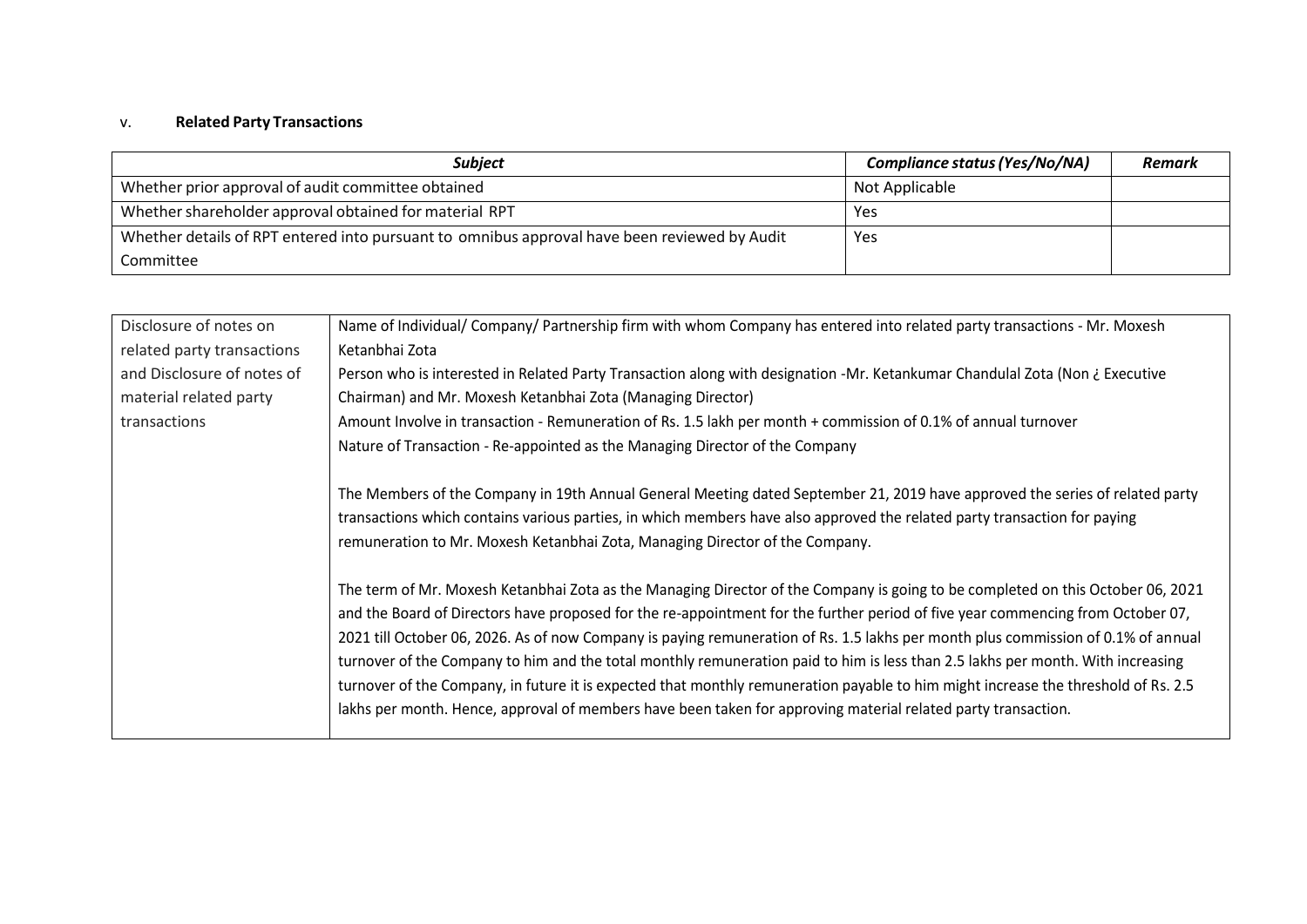#### **VI. Affirmations**

- 1. The composition of Board of Directors is in terms of SEBI (Listing obligations and disclosure requirements) Regulations, 2015. **Yes**
- 2. The composition of the following committees is in terms of SEBI(Listing obligations and disclosure requirements) Regulations, 2015
	- a. Audit Committee **Yes**
	- b. Nomination& remuneration committee **Yes**
	- c. Stakeholdersrelationship committee **Yes**
	- d. Risk management committee (applicable to the top 100 listed entities) **- Not applicable**
- 3. The committee members have been made aware of their powers, role and responsibilities as specified in SEBI (Listing obligations and disclosure requirements) Regulations, 2015. **- Yes**
- 4. The meetings of the board of directors and the above committees have been conducted in the manner as specified in SEBI (Listing obligations and disclosure requirements) Regulations, 2015.**- Yes**
- 5. a. This report and/or the report submitted in the previous quarter has been placed before Board of Directors. **- Yes** b. Any comments/observations/advice of Board of Directors may be mentioned here:

**Name : Ashvin Variya Designation : Company Secretary & Compliance Officer Date : 20-Oct-2021**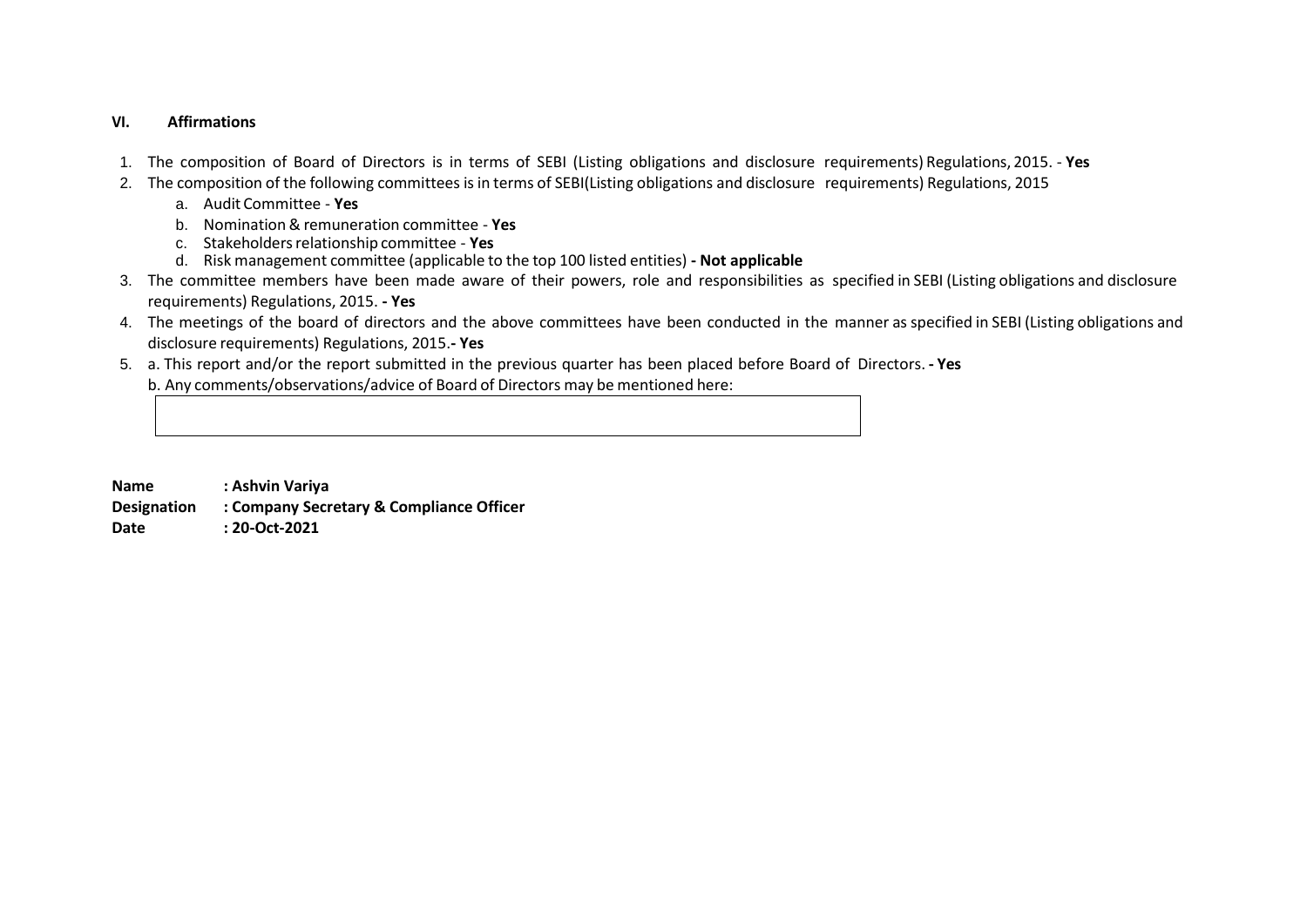### **ANNEXURE III**

# **Affirmations**

| <b>Broad Heading</b>                                                          | <b>Regulation Number</b>             | <b>Compliance Status</b> | <b>Company Remark</b> |
|-------------------------------------------------------------------------------|--------------------------------------|--------------------------|-----------------------|
| Copy of the annual report including balance sheet, profit and loss account,   | 46(2)                                | Yes                      |                       |
| directors report, corporate governance report, business responsibility report |                                      |                          |                       |
| displayed on website                                                          |                                      |                          |                       |
| Presence of Chairperson of Audit Committee at the Annual General Meeting      | 18(1)(d)                             | <b>Yes</b>               |                       |
| Presence of Chairperson of the nomination and remuneration committee at the   | 19(3)                                | <b>Yes</b>               |                       |
| annual general meeting                                                        |                                      |                          |                       |
| Presence of Chairperson of the Stakeholder Relationship committee at the      | 20(3)                                | <b>Yes</b>               |                       |
| annual general meeting                                                        |                                      |                          |                       |
| Whether "Corporate Governance Report" disclosed in Annual Report              | 34(3) read with para C of Schedule V | <b>Yes</b>               |                       |

Note:

**Name : Ashvin Variya Designation : Company Secretary & Compliance Officer**

**Date : 20-Oct-2021**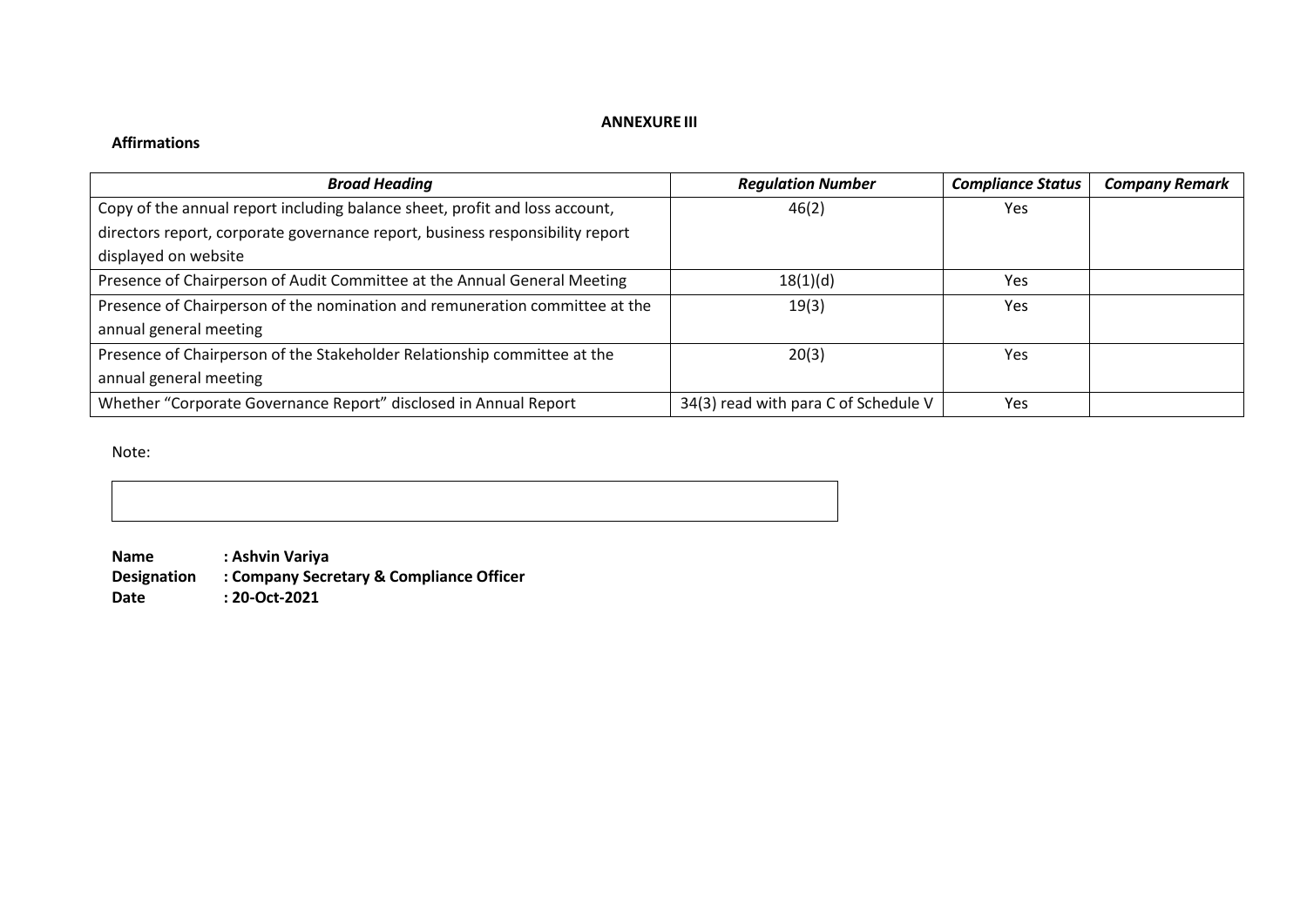**ANNEXURE IV (A) Any loan or any other form of debt advanced by the listed entity directly or indirectly to**

| Aggregate amount advanced during six months           |                                                             | Balance outstanding at the end of six months                                                        |                                                      |                                                          |                                                                       |                                                                                 |                                                             |
|-------------------------------------------------------|-------------------------------------------------------------|-----------------------------------------------------------------------------------------------------|------------------------------------------------------|----------------------------------------------------------|-----------------------------------------------------------------------|---------------------------------------------------------------------------------|-------------------------------------------------------------|
| Promoter or any<br>other entity<br>controlled by them | Promoter Group or<br>any other entity<br>controlled by them | <b>Directors</b><br><i>(including</i><br>relatives) or any<br>other entity<br>controlled by<br>them | KMPs or any<br>other entity<br>controlled<br>by them | Promoter or any<br>other entity<br>controlled by<br>them | <b>Promoter Group</b><br>or any other<br>entity controlled<br>by them | Directors (including<br>relatives) or any<br>other entity<br>controlled by them | <b>KMPs or any</b><br>other entity<br>controlled by<br>them |
|                                                       |                                                             |                                                                                                     |                                                      |                                                          |                                                                       |                                                                                 |                                                             |

**(B) Any guarantee/ comfort letter (by whatever name called) provided by the listed entity directly or indirectly, in connection with any loan(s) or any other form of debt availed by:**

| <b>Entity</b>                                                          | Type (guarantee, comfort | Aggregate amount of | Balance outstanding at the end |
|------------------------------------------------------------------------|--------------------------|---------------------|--------------------------------|
|                                                                        | letter etc.)             | issuance during six | of six months (taking into     |
|                                                                        |                          | months              | account any invocation)        |
|                                                                        |                          |                     |                                |
| Promoter or any other entity controlled by them                        |                          |                     |                                |
| Promoter Group or any other entity controlled by them                  |                          |                     |                                |
| Directors (including relatives) or any other entity controlled by them |                          |                     |                                |
| KMPs or any other entity controlled by them                            |                          |                     |                                |

# **(C) Any security provided by the listed entity directly or indirectly, in connection with any loan(s) or any other form of debt availed by:**

| <b>Entity</b>                                         | Type of Security (cash, shares etc.) | <b>Aggregate value of security</b><br>provided during six months | <b>Balance outstanding at</b><br>the end of six months |
|-------------------------------------------------------|--------------------------------------|------------------------------------------------------------------|--------------------------------------------------------|
| Promoter or any other entity controlled by them       |                                      |                                                                  |                                                        |
| Promoter Group or any other entity controlled by them |                                      |                                                                  |                                                        |